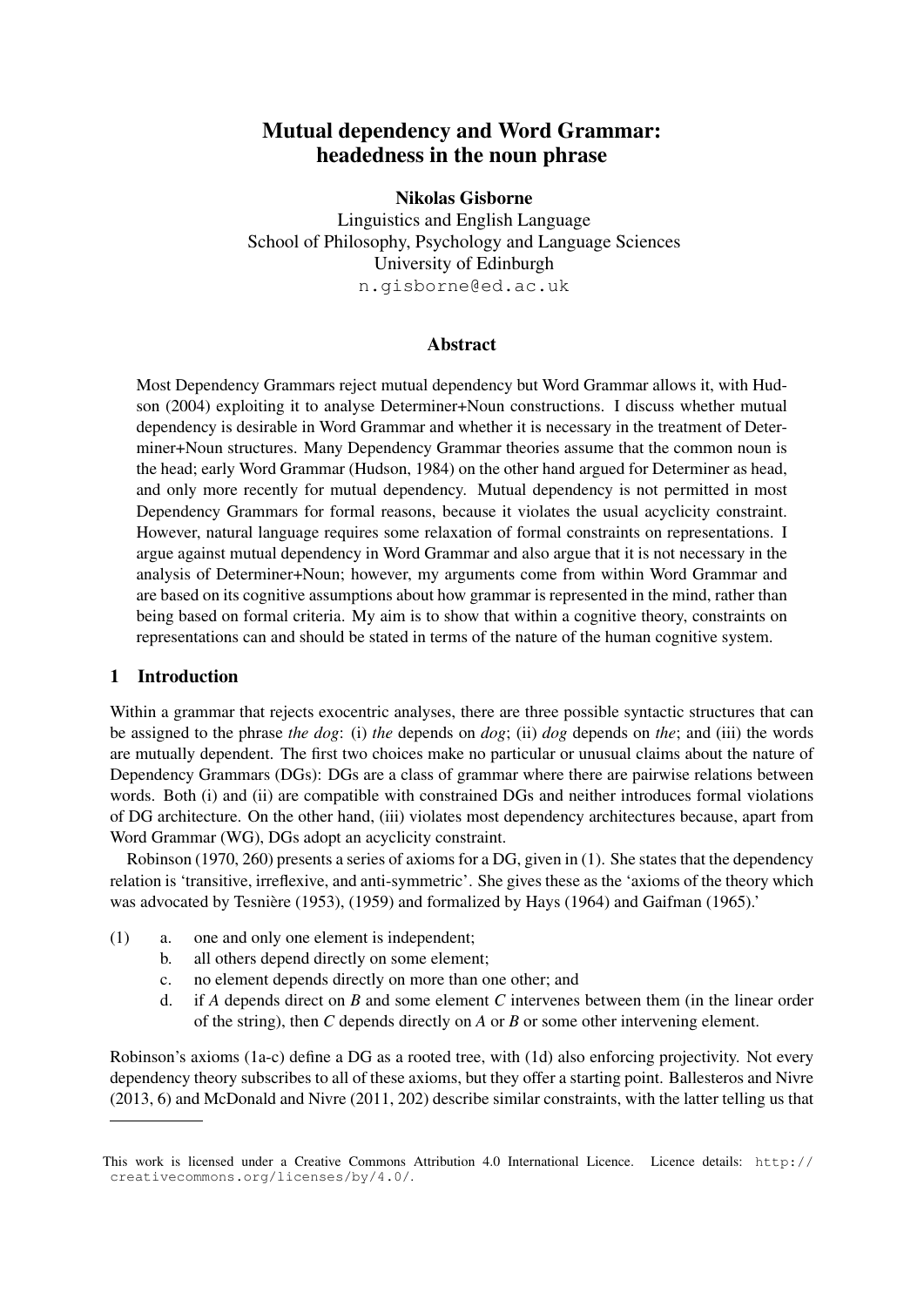

Figure 1: Analysis of *They are coming.*

the requirements in (1a-c) are 'consistent with most formal theories', such as Functional Generative Description (Sgall et al., 1986) and Meaning-Text Theory (Mel'čuk, 1988). The theories underwriting Osborne (2019) and Järvinen and Tapanainen (1998) also fit. McDonald and Nivre (2011) identify Word Grammar as a theory which is an exception in that it relaxes (1c), as does Anderson (2006)'s theory.

Figure 1 shows multiheadedness in a Word Grammar analysis of *they are coming*, using the analysis of Hudson (1984) and (1990). It represents *are* as the root of the sentence and *they* as the subject of both *are* and *coming*. Languages with agreement between syntactic subjects and predicative participles show why there has to be a syntagmatic relationship between *coming* and *they* in *they are coming*. In the absence of a syntactic relationship, what would, or could, carry the agreement in an example such as the French *elles*-FEM.PL *sont venues*-FEM.PL? As a result of this multiheadedness, if WG did not have mutual dependency, its representations would be directed acyclic graphs rather than dependency trees. However, as I have said, WG allows mutual dependency as well, including between Determiner (D) and Noun (N), making its representations general graphs. It is the point of this paper to show that this causes problems for WG theory, even given WG's cognitive architecture, and that mutual dependency is not necessary in the case of D+N (Hudson, 2004).

Returning to the axioms in (1), it is worth briefly noting that many theories reject the projectivity constraint in  $(1d)$ . For example, Mel'čuk  $(2014, 21)$  points out that the Latin sentence in  $(2)$  is nonprojective due to the discontinuous relationship between *meas* and *nugas*.

(2) Tu you-NOM used-2SG my-FEM.PL.ACC be-INF something-NOM think-INF trifles-FEM.PL.ACC *solebas* meas esse aliquid *putare* nugas 'You used to think that my trifles were something'

The dependency between *solebas* and *putare* crosses the dependency between *meas* and *nugas* in a violation of projectivity. Many natural languages have such projectivity violations built in and one of the advantages of a non-projective DG is that it allows a direct, surface-level, representation of the syntactic structure of languages with discontinuous word order.

Constraints on WG representations are discussed in Hudson's monographs. In Hudson (1984, 98-9) there is the Adjacency Principle, combined with the Priority to the Bottom Principle, which allows nonprojectivity in extraposition; in Hudson (1990, 144ff.) there is a simplified version of the Adjacency Principle, but revised to allow multiple heads, retaining a version of Priority to the Bottom; in Hudson (2007) there is a theory of word order that dissociates dependencies from landmarks, with landmarks being responsible for word order. In Hudson (2010) this theory is developed and refined so that landmarks have to be projective, not dependencies themselves. Therefore, in WG projectivity is revised to allow extraction and, as we have seen, the constraint in (1c) is relaxed to permit structure sharing in predicative complementation, raising and control structures.<sup>1</sup>

What about mutual dependency, which Hudson (1990, 197) introduces in his analysis of relative clauses, and which is disallowed in other dependency theories? To the best of my knowledge, there are no mutual dependency analyses in Hudson (1984), or the papers that appeared between Hudson (1984) and Hudson (1990). I also have not found any particular arguments for mutual dependency: as far as I can see, it was adopted without much discussion, although the argument would be that looping

<sup>&</sup>lt;sup>1</sup>Although I should note that Creider and Hudson (2006) introduce covert words into the WG ontology to handle a subtype of the infinitival construction in Ancient Greek, which introduces a further difference between WG and other DGs: as a consequence of this move, WG allows pairwise dependencies between realised and unrealised words.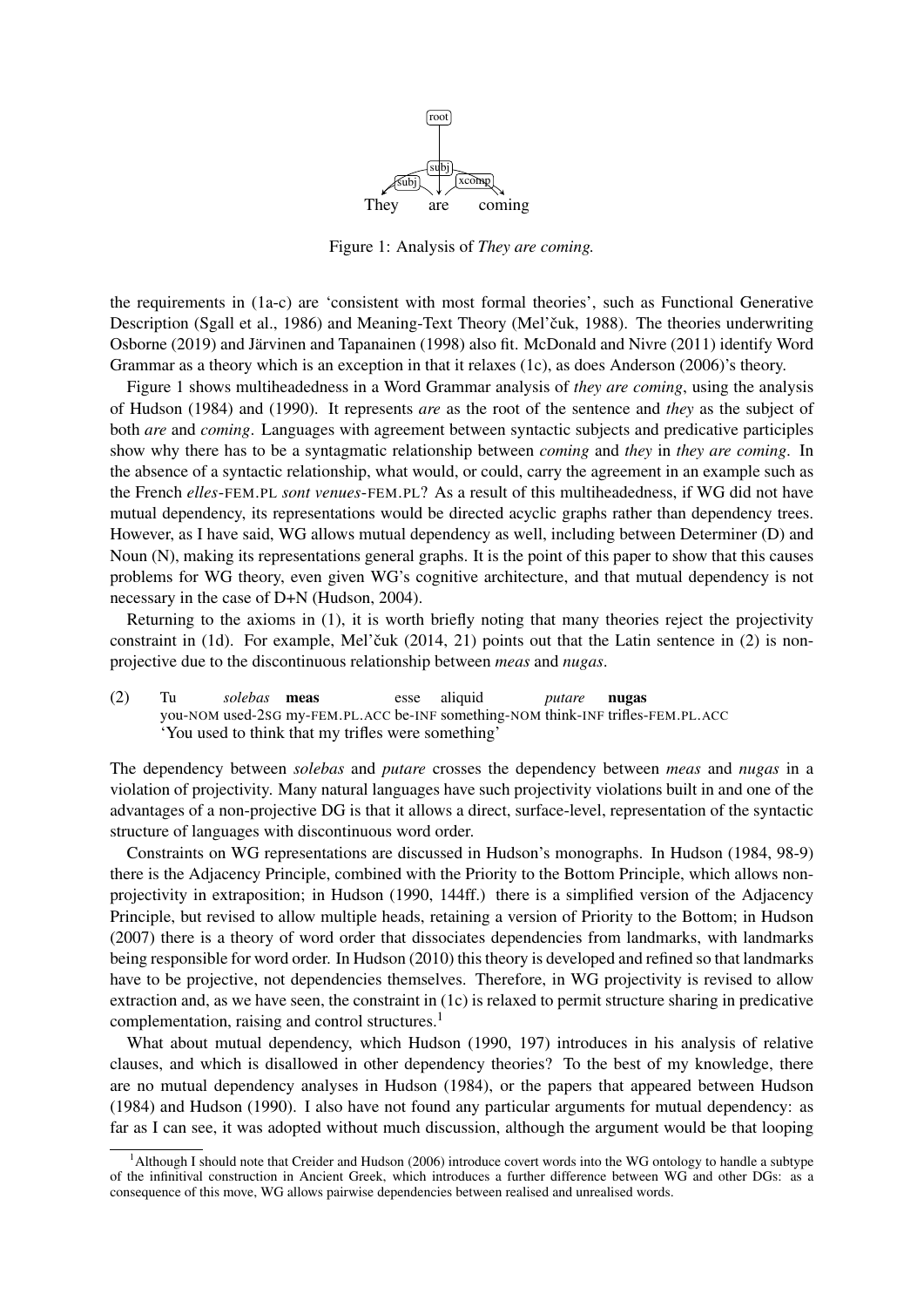

Figure 2: Mutual dependency in syntax



Figure 3: Marge and Homer: husband and wife; Bart has two parents

structures are inherent in networks, and in cognition. Hudson's representation for the phrase *people who live in London* (Hudson, 1990, 197) is given in Figure 2. Should structures like the one in Figure 2 be allowed in the syntax? This depends on the premises underlining the theory, and whether such structures are consistent with how the theory works.

WG is explicitly a cognitive theory (Hudson, 1984, 31-35) where language is analysed as part of a mental/cognitive network. Mutual dependency is a type of loop, and loops clearly exist in both network structures and mental networks. Hudson (2010, 49) makes this clear in his representations of family structure such as the partial structure of the Simpsons' family in Figure 3, where he shows the mutual relationship between Homer and Marge, and between each of them and Bart.<sup>2</sup> The point is that such structures are simply part of how a cognitive network must be structured.

The diagrams in Figures 2 and 3 are partially simplified, because in a full WG network they would also show classification relationships. The WG network is a classified network, with both nodes and arcs classified, where 'isa', the predicate of default inheritance, is a primitive. Given the network approach to cognition, the question for WG is whether mutual dependencies are cognitively plausible, not whether they meet a set of graph-theoretic constraints. The cognitive network approach to language permits the researcher to relax formal constraints, as long as the architecture is compatible with known properties of the mind and brain. This does not absolve the researcher from embedding the research programme in a set of constraints that limit possible theories. It means that the game is different: the constraints are not those of formal language theory; instead, the theory is obliged to be bound by findings from cognitive psychology and related areas. WG has a dependency theory of syntax because it is the syntactic theory that is compatible with the network theory of language and cognition. A dependency graph is a network with terminal nodes, so it is consistent with the idea that language is a cognitive network. For a cognitive theory, the issue comes down to two things: (i) is the structure parsable by the *human* parser? And (ii) is it learnable? To learn a grammar, the speaker/hearer will start small and build the grammar incrementally, learning words and dependencies, which can be learned from adjacent words. There is flexibility built in. Once learned a dependency can be subject to processing variations, even interruptions: *I was wondering—could you pass the salt please—whether you'd ever been to Italy*.

Therefore, for Hudson, mutual dependency is acceptable in syntax, because loops are found in ordinary relationships in cognition and loops are therefore learnable. In the rest of this paper, I argue that their learnability in the general case does not mean that loops should be tolerated in syntax. In particular, I argue that syntax is different from the rest of the cognitive network, for three reasons. The first is that while networks are non-directional, syntax is necessarily directional. The second is that syntax

<sup>2</sup>The lack of a 'root' and the single quotation marks around *Homer*, *Bart* and *Marge* show that this is a fragment of conceptual structure, not syntax.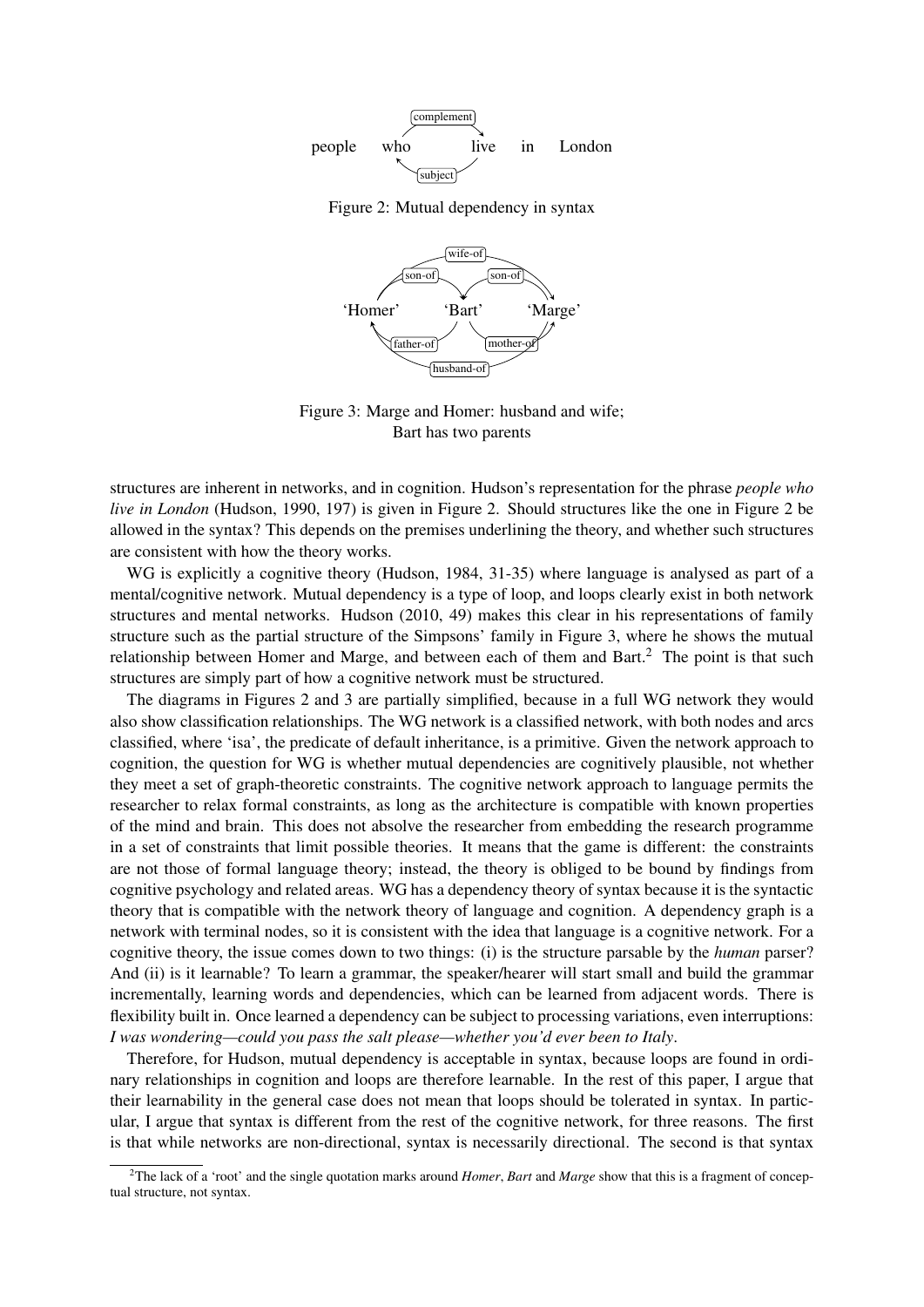necessarily involves terminal nodes, and therefore generating or parsing sentences always involves active searching for and retrieving information in an inheritance hierarchy. The third difference between syntactic dependencies and other cognitive relations is that dependency is a hierarchical relationship between head and dependent. These properties make dependencies conceptually richer than other network relations, and introduce the possibility of conflicting information in mutual dependency. In Section 2, I address these issues, then in Section 3 I re-examine Hudson's arguments for mutual dependency within the NP.

### 2 Why is syntax different?

The WG cognitive network is claimed to have the small-world and scale-free properties (Steyvers and Tenenbaum, 2005) found in semantic networks which are also found in dependency networks (Ferrer i Cancho and Solé, 2001; Ferrer i Cancho et al., 2004). This is unsurprising: dependencies are a particular subtype of grammatical relation, and grammatical relations are a subtype of the relations we find in cognition. However, as a subtype they are conceptually richer than the network relations that they inherit from. Dependencies are implicated in both form and meaning. They establish hierarchical relations among words. They are responsible for word order, combine forms, trigger the morphophonological facts of agreement, and they combine referents of words with the semantics of the heads of those words. We therefore need to be cautious about presuming that the gross similarities between dependencies and other cognitive relations mean that syntax is just like the wider cognitive network. Furthermore, there are different subtypes of dependency. Some, but not all, are associated with the landmark relation and are responsible for word order. And some, but not all, are valents.

Linearisation is self-evidently a key element of syntax so we can take it first. We can say *the dog* but not *\*dog the*; *in the kitchen* is part of English but *\*the in kitchen* is not. In this respect, syntax is different from the network structures elsewhere in cognition. But it gets more complicated. Take *La table que j'ai achetée est là*, 'The table I bought is there', where *achetée* agrees with *La table*. In French, perfect constructions with AVOIR do not usually trigger agreement between the participial complement and its subject, unlike those constructions with ÊTRE. There is no agreement in *Elles ont acheté la table*. However, when the participle's direct object is linearised before it, agreement is triggered between the direct object and the participle. This is not just a prescriptive rule: the agreement can also be heard as in *la lettre que j'ai ecrite ´* . See also Cong and Liu (2014) and Liu et al. (2017) on linearisation.

Because syntax has to involve terminal nodes, it also involves both the retrieval of taxonomic information and a process of updating it. The rest of the cognitive network will also involve terminal nodes, because it will be constantly updated in the face of new information, from different types of perceptual information including speech perception, but syntax always involves terminal nodes because it involves the classification of utterances, which must be linearized, and which are related to the conceptual-intensional system of semantics. In WG, each word is an action with a time, place and speaker (=actor); each of these actions is linked to a concept in the conceptual-intensional/semantic part of the language network. The database of information that makes up the permanently stored mental network is a database of '*declarative* knowledge, expressed as propositions' (Hudson, 1984, 2; emphasis original). This database of propositions licenses the utterances or allows the hearer to form inferences about the structure and determine a parse for what they hear, by exploiting default inheritance as they classify each utterance token. Word Grammar is a constraint-based theory and WG syntax is an interface between the stored database of propositional knowledge in the conceptual network, and the human behaviour of making and interpreting utterances. It involves a mental network sitting on top of a neural network, with undirected spreading activation in the network (Collins and Loftus, 1975). For mutual dependency to be possible, it has to be consistent with the constant searching for, and updating of, information that makes up real-time language use.

The hierarchical nature of syntax is baked into dependency analyses: dependency is a pairwise relationship between words where one is the head and the other is the dependent. Heads have certain properties: they are responsible for distribution, and also for the internal structure of a phrase.<sup>3</sup> For

 $3$ Within WG, Rosta (2006) has argued for factoring these notions out and contended that they are distinct in order to allow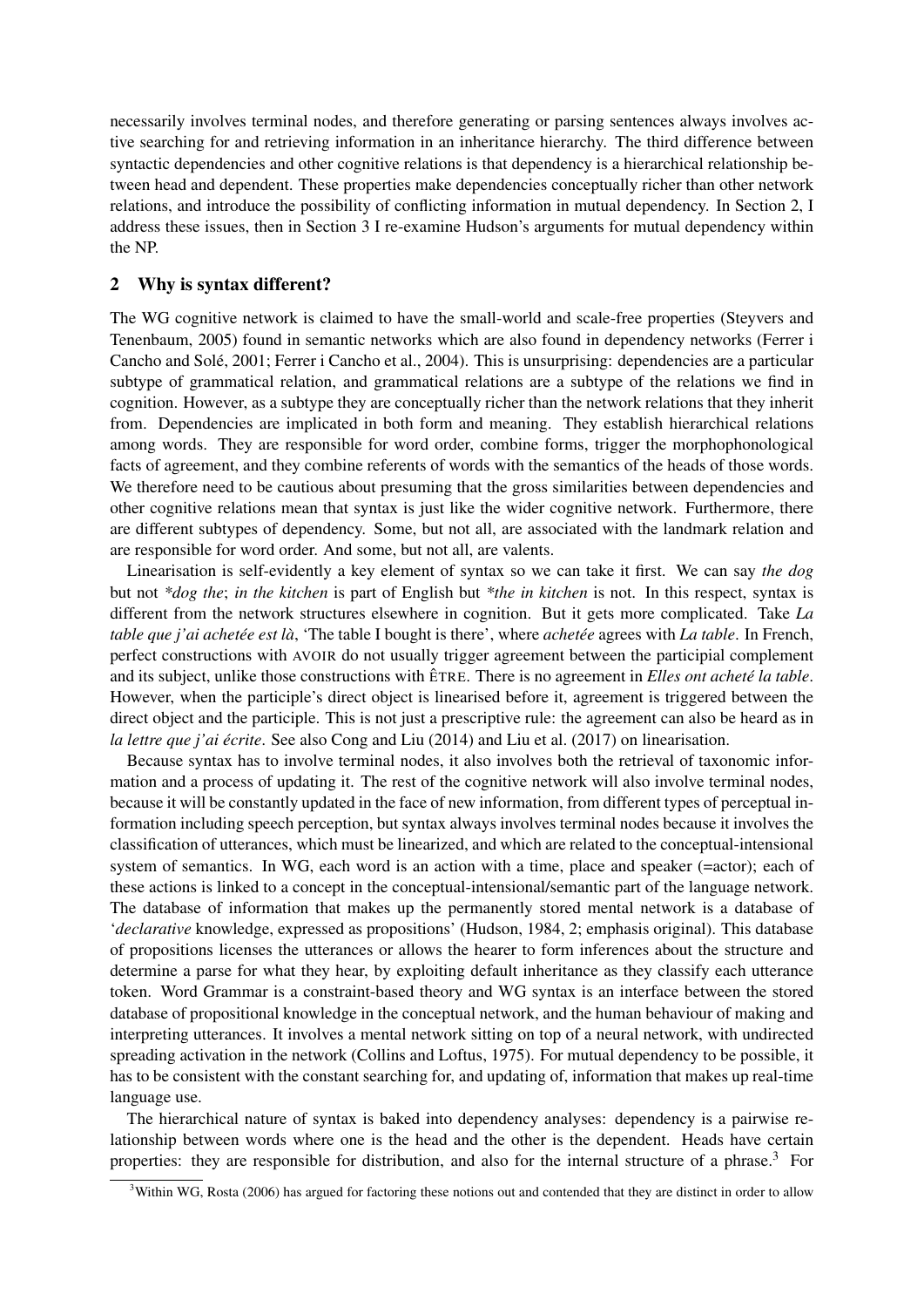example, in *De officiis* (Latin, 'On duties') *de* selects a noun, determines its position and governs its case (ablative). The preposition is clearly the head, *officiis* the dependent. In the case of mutual dependency, it is hard or impossible to know which word has chosen the other, which word is responsible for the form of the other, and which word is responsible for the (relative) position of the other. The selection and positional information is both hierarchical and linear: a word of type *x* requires a word of type *y* to its right or left and, in languages with the right kind of morphology, governs its form. The point about syntax being comprised of terminal nodes is that in WG this information has to be looked up in the inheritance hierarchy. It therefore has to be stored as a generalisation that words of type *x* have these properties. Furthermore, the hierarchical nature of syntax is involved at a depth of complexity: in *he*<sup>i</sup> *made the food for himself*<sup>i</sup> , the word *himself* is linked to *he* as a co-dependent (in some relevant sense) of the same head.

What do these facts mean for mutual dependency, given the analysis in Figure 3 and the observation that loops must exist in conceptual structure? It means we can accept that loops must exist in the symbolic network, while simultaneously requiring there to be further supporting theoretical evidence for mutual dependency in the syntax. We know that the nature of cognition places constraints on syntactic structure: there is a literature exploring how working memory constrains dependencies, particularly dependency distance, (Cong and Liu, 2014; Futrell, 2017; Futrell et al., 2020; Gibson, 1998; Gildea and Temperley, 2010; Liu, 2018; Liu et al., 2017) and it is appropriate to think about the relationship between working memory, language dynamics and language structure. In the case of dependency distance, Cong and Liu (2014, 605) cite spreading activation as key: 'Given the small-world topology, whereby each pair of vertices can be generally connected by a short path, the loss of activation energy can be minimized and the success of retrieval is thus maximized.' As they say, this gives rise to a preference for minimal dependency distance, which is a constraint on structure consequential upon the interaction of linear information flow and working memory limitations. What consequences do such facts have for the status of mutual dependency?

For there to be mutual dependency, it must be consistent with the design features of the cognitive network. It is with some of them: a mutual dependency relationship has a small-world structure which, following Cong and Liu (2014), should facilitate retrieval and minimise the loss of activation energy making the structure easily chunked and passed into longer-term storage. But this is not the whole story because there are other considerations. The specifically unique properties of syntax, its hierarchical, linear structure, make it possible for mutual dependency to be coherent to the extent that syntax fits a network topology, but not coherent in respect of hierarchy and linearity, or inheritance. The way to address this is by asking whether mutual dependency might cause problems for a WG analysis.

It does. A hierarchical, linear structure places constraints that do not apply in an ordinary network. In the case of the D+N construction, Hudson (2004, 32) writes, 'Since we have seen that D and N depend on each other, either of them can be the head of the NP, and the choice can be left to the surrounding construction.'<sup>4</sup> Therefore, either word is the head, depending on the surrounding linguistic context. Within the phrase, with mutual dependency, both words are landmarks for the other, and select the other. These two consequences render the phrase effectively headless: D+N does not have a formal structure where we know that D, or N, is the head, responsible for the distribution of the phrase, selecting the other element, determining the linear position of the other, and governing the other element's form.<sup>5</sup>

There are two possible consequences for such a theory. The first is that the headedness of D+N is unknown until the construction containing the D+N string resolves it, in which case D+N is unique among the major, frequently attested, constructions of English in being both headless and constructional. This would mean that the speaker/hearer would not know which word was the head until the constructional context determined it, creating a problem for eager parsing in the word-by-word approach to dependency parsing of Covington (2001). Here, as each word is encountered, it is attached to a classification which

for a range of phenomena such as pied-piping. For Rosta, in the grammar of English, the structure of a phrase is mainly decided by evidence such as word order and ellipsis. Distribution concerns the positions where a phrase may occur.

<sup>4</sup>The thin entering wedge for this position is Hudson's treatment of determiners as (transitive) pronouns, a position he adopts rather than Postal's analysis that pronouns are determiners. Given that pronouns are in turn nouns, both elements in D+N are nouns, and therefore hypothetically either may serve as head.

<sup>&</sup>lt;sup>5</sup>Mutual selection is not inherently a problem; it is determining the head for distribution and structure that is. Mutual selection is indirectly a challenge, however, because it contributes to the problem of identifying the head.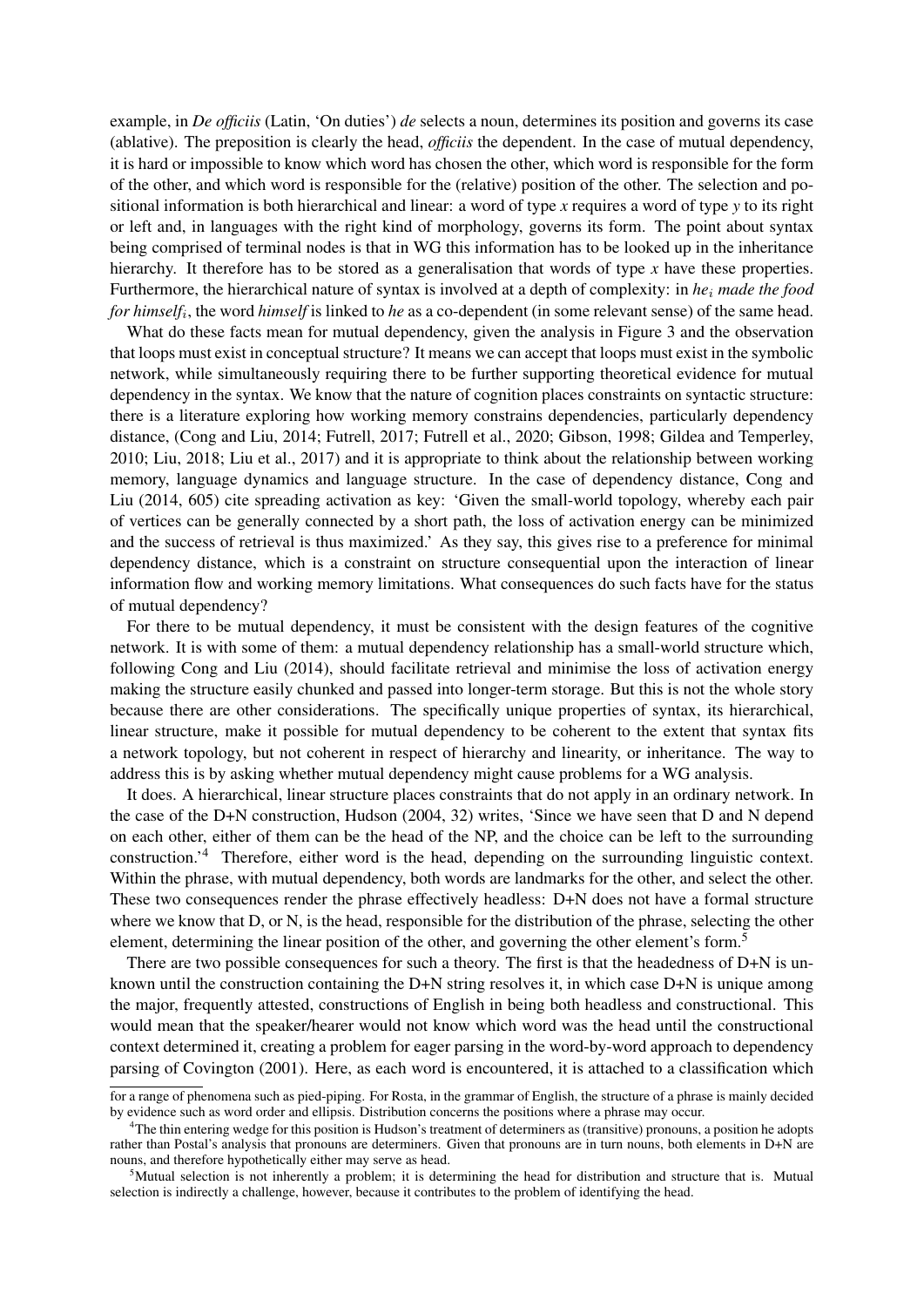tells the speaker/hearer what to expect about its behaviour. Perhaps at best the internal structure of a mutual dependency phrase could be resolved. But on this approach, neither word has an incoming dependency relating it to its head until that is determined by the containing construction—which could be to the right of the D+N string at issue. This means that the D+N string has to be held in memory until its head can be determined. But processing is rapid, and anticipatory, and has to happen in the context of Christiansen and Chater (2016)'s 'Now-or-Never bottleneck', which is a working-memory constraint on linguistic production. Due to the fleeting nature of memory, the brain has to compress and recode linguistic information fast and efficiently, across all of the levels of grammar, otherwise the information is lost. Anticipatory parsing is a consequence of the bottleneck; it requires linguistic units to be chunked and then passed up to longer-term storage as the information flow moves along. It is not possible if we do not know which word is the head until the wider context tells us.

The other possible consequence is that there exist two propositions, 'D is head' and 'N is head', and the speaker/hearer has to resolve them. The problem with the two proposition approach is that it involves a contradiction. Like everything else in the cognitive ecology, headedness is learnt on the basis of experience. To learn mutual headedness in syntax would need a model where it was not contradictory. A contradiction can only be resolved by stipulation, otherwise it gives rise to a failure of structure such as with the Nixon diamond in multiple inheritance (Touretzky, 1986) which, Hudson (2000) argues, gives rise to ungrammaticality, and accounts for the lexical gap of *amn't*. Grammars are (by and large) regular, coherent and learnable, which requires simple structures that facilitate rapid structure building in the online work of parsing and production. If contradictions render lexical gaps, this contradiction should render a mutual dependency analysis of D+N impossible, and in turn, if a mutual dependency analysis were required, there should be a constructional gap: \*D+N.

There are two possible routes out of this pair of problems. One is to adopt the approach of Rosta (2006) mentioned in Footnote 3 and to factor out different dimensions of headedness. As long as only one word is the structural head, and only one the distributional head, this approach will work for D+N. Another is to allow mutual syntactic relationships, but to make only one of those relations a dependency, with the other relation carrying a depleted degree of syntactic information. Such an approach is permitted by the network topology and consistent with Hudson's theory of landmarks for word order. Moreover, by making only one of the words concerned responsible for distribution and non-conflicting aspects of the internal structure of a phrase, this approach avoids the disadvantages of mutual dependency. However, the evidence is clearly that mutual dependency is a problem for Word Grammar, for all that other kinds of loop in the syntax need not be. I now turn to the Hudson/van Langendonck arguments about headedness of the D+N construction. I argue that the arguments Hudson offers in favour of N do not have sufficient force that we are obliged to adopt a mutual dependency analysis of this construction.

#### 3 The head of D+N

In this section, I concentrate on the arguments that Hudson (2004) adduces in favour of mutual dependency of D+N. I do not address his earlier arguments that D is the head, nor do I address other arguments in the literature about the headedness of D+N such as those in Osborne (2021). My concern in this section is in establishing whether the five arguments Hudson (2004) presents in favour of N as head are sufficient reasons to adopt a mutual-dependency analysis of D+N. The shape of the argument is that if his evidence that N is (also) the head can be adequately challenged or is inconclusive, there is no reason from the data to adopt mutual dependency.

We can begin by thinking about what determiners do. In (3), there are a number of nouns of different kinds, serving as the subject of the main verb, with various constraints shown.

- (3) a. Ovid was banished to Tomis.
	- b. She is in the sitting room
	- c. Water flowed out of the kitchen door.
	- d. Students poured out of the classroom.
	- e. \*Dog trotted down the street.
	- f. \*The my dog trotted down the street.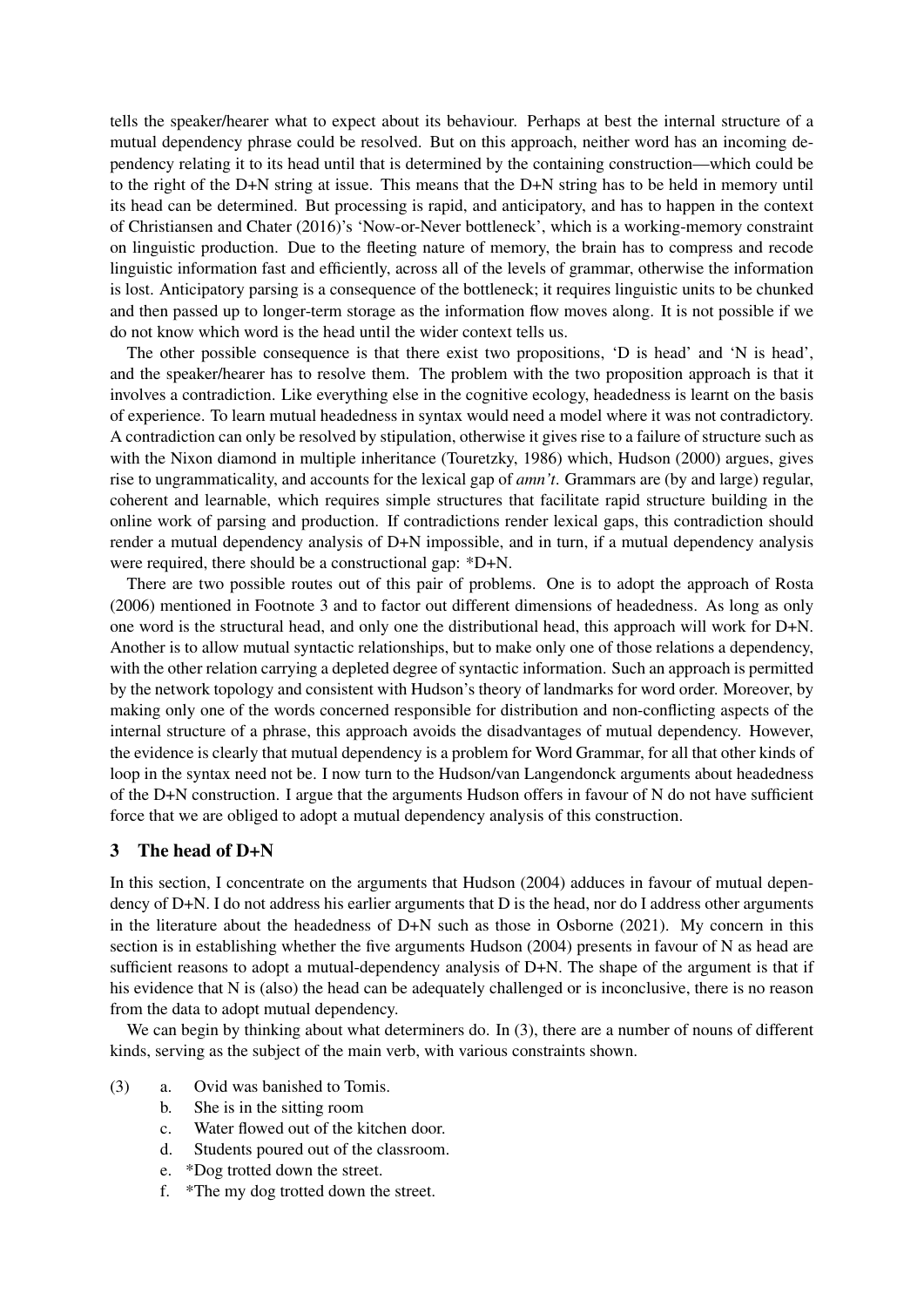g. John's dog trotted down the street.

In (3) we see that proper nouns, pronouns, mass nouns and plural count nouns can all occur without a determiner (3a-d), but singular count nouns cannot (3e). The example in (3f) tells us that it is not possible to have chains of determiners in English. And (3g) tells us that possessives also make a singular count noun grammatical. These restrictions are language specific: for example, proper names in Ancient Greek have articles and Latin allowed examples such as (3e). The theory, then, must be a parochial account of English. Finally, the subjects in (3a-d) are all referential. Proper nouns and pronouns are necessarily referential, and the evidence of (3c-d) is that mass nouns and bare plurals are weakly existential, but bare singular count nouns are not. One of the things that determiners do is to fit singular count nouns up to refer. Another is that they make the reference of other nouns more precise (or determine their reference).

Hudson (2004) argues that mutual dependency is necessary in the analysis of Determiner+Noun strings because of various arguments in favour of N as head published in Van Langendonck (1994). Given that Hudson (2004) continues to find his own earlier arguments that the Determiner is the head compelling, he concludes that there is a state of mutual dependency between the determiner and the noun, and that the headedness of the construction is moot. The most straightforward way to tackle whether mutual dependency is necessary in a WG analysis of D+N is to assume that Hudson's earlier analysis will work, and to explore how compelling the additional arguments for N as head turn out to be on a second look. If it is possible to dispose of the new arguments in Hudson (2004) then it is possible for the theory to dispense with mutual dependency in this area of grammar by reverting to the earlier analysis. Hudson (2004) relies on Van Langendonck (1994) for arguments that N is head as well as Osborne (2003) and Huddleston and Pullum (2002).

The main arguments in Hudson (2004) that D depends on N are: (i) NPs as adjuncts; (ii) Possessives  $(3g)$ ; (iii) the need for determiners  $(3d)$ ; (iv) the single determiner constraint  $(3e)$ ; (v) facts about extraposition. I take these in turn.

#### NPs as adjuncts

The relevant examples are shown in (4), taken with the quotations from Hudson (2004, 11); he takes this as the most important set of facts in Van Langendonck (1994).

- (4) a. I saw him *this morning*
	- b. It's best to do it *my way*
	- c. Put it *this side of the line*

Hudson's claim is that the 'NPs that can be used in this way are defined exclusively in terms of their N; the D is more or less irrelevant, being freely selected according to the normal rules.' There are two further key restrictions: the italicized NPs in (4) cannot be replaced by a personal pronoun or *this* without a complement, and '[A]lthough all the eligible nouns all refer to times, places and manners, they are also lexically quite restricted': for example, it is possible to use WAY in these constructions but not its (near) synonym MANNER. See (5).

- (5) a. \*I saw him it.
	- b. \*It's best to do it mine
	- c. \*Put it this.
	- d. I did it the usual way/\*manner.

A further restriction is clear with NP time adjuncts: we can say *I saw him this morning* but not *\*I saw him this party* even though PARTY can refer to a time in an expression such as *I saw him before the party*. However, it is unclear whether this is a separate lexical restriction, or whether it there is a semantic generalization. Perhaps PARTY is excluded because its basic semantics is to refer to an event, and it refers to the time of the event by metaphorical extension. So how should we account for these facts?

The examples are time, place and manner adjuncts and the key facts about adjuncts are that they are not selected; they define their own semantic relation to their head; and they 'reverse unify' with their heads. They are syntactic dependents, but in the semantics they take their heads as their arguments.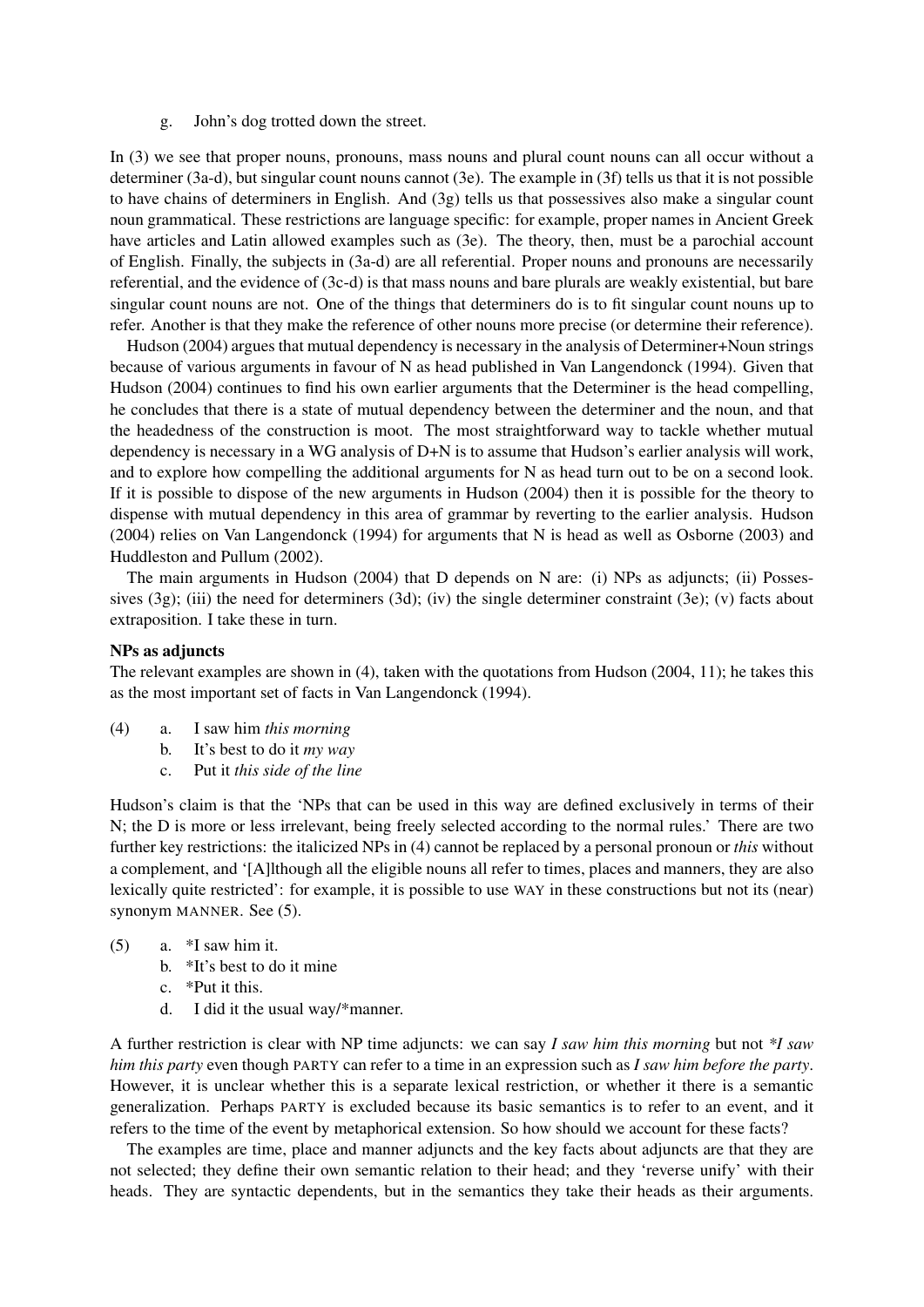Hudson claims that these D+N constructions should be treated as having the N as the head because it appears to decide their ability to occur as adjuncts. However, there is a further set of examples that he introduces that make the situation more complicated. Adjunct D+N patterns also place restrictions on the determiners that occur in them, (6).

- (6) a. He did it this morning/\*the morning/\*a morning.
	- b. He did it this way/\*the way/\*a way.

As (6) shows, THE and A cannot occur in these adjunct NP constructions, unless the N is further modified: *he did it the right way* and *he did it the same morning* are both fine. The restrictions are also related to the noun in the construction: as Hudson (2004, 12) points out there is variation among the nouns that can occur in adjunct NP constructions in terms of which determiners they occur with.

- (7) a. I'll do it in my (own) time
	- b. I'll do it on my day.
	- c. \*I'll do it my time/day.

Although TIME and DAY can occur in NP adjuncts (*I saw him this time/that day*), and can occur with possessives within PP adjuncts, they cannot occur with a possessive when they function as NP adjuncts.

The final set of facts discussed by Hudson has to do with relative clauses. He notes that the restrictions on nouns in adjunct NPs survive relativisation, where the noun is the external head of the relative clause, as in (8) (Hudson, 2004, 13). In the examples, '*way* is possible but *manner* is not, and *time* is possible but *point(in time)* is not.'

(8) a. The way/\*manner he did it shocked us. b. I remember the time/\*point he did it.

Hudson (2004, 13) uses the relative clause structure in (8) as an argument that the D is irrelevant. However, there is a complication that Hudson does not discuss: although (9a) is fine, none of the examples in (9) are acceptable.

(9)  $*Mv/*$  this/\* that way he did it shocked us.

To summarise the restrictions: only nouns with the right semantics can appear in these adjunct constructions; and only certain nouns can appear in the construction with their apparent synonyms being excluded; there are environmentally conditioned restrictions on the determiners that occur in these constructions.

It is worth noting that the restriction in (6) co-varies with whether the noun is modified or not. The relative clause restriction in (8) provides some evidence, but also they restrict modification in examples such as *\*I saw him this inconvenient time*. However, *I saw him that terrible day* is fine.

It is not obvious that these facts argue against the traditional WG analysis of D+N, with D as head. The restrictions on nouns such as MANNER and different determiners resemble those with *kick the bucket*.

- (10) a. He kicked the bucket/\*a bucket/\*this bucket/\*some bucket.
	- b. \*He kicked the pail/scuttle/pitcher.

Just as in idioms, there are restrictions on both N and D in the NP adjuncts: it appears that NP adjuncts are idioms. How should we treat idioms? There is a WG analysis in Gisborne (2020, 44-55) which we could adopt. The analysis relies on WG's default inheritance architecture: in the case of *kick the bucket*, there is a special subtype of the lexeme KICK, which selects a special subtype of THE which in turn selects a special subtype of BUCKET. That is to say that the whole string is defined as a regular collocation, with a particular meaning, but the normal syntax of the phrase is maintained with *the* still the head. A similar analysis of NP time and manner adjuncts would help capture the degrees of irregularity we see in these examples. We know, both from the discussion in Gisborne (2020, 44-55) and also from Nunberg et al. (1994) that there is potentially a great deal of variation within the expression of different idioms.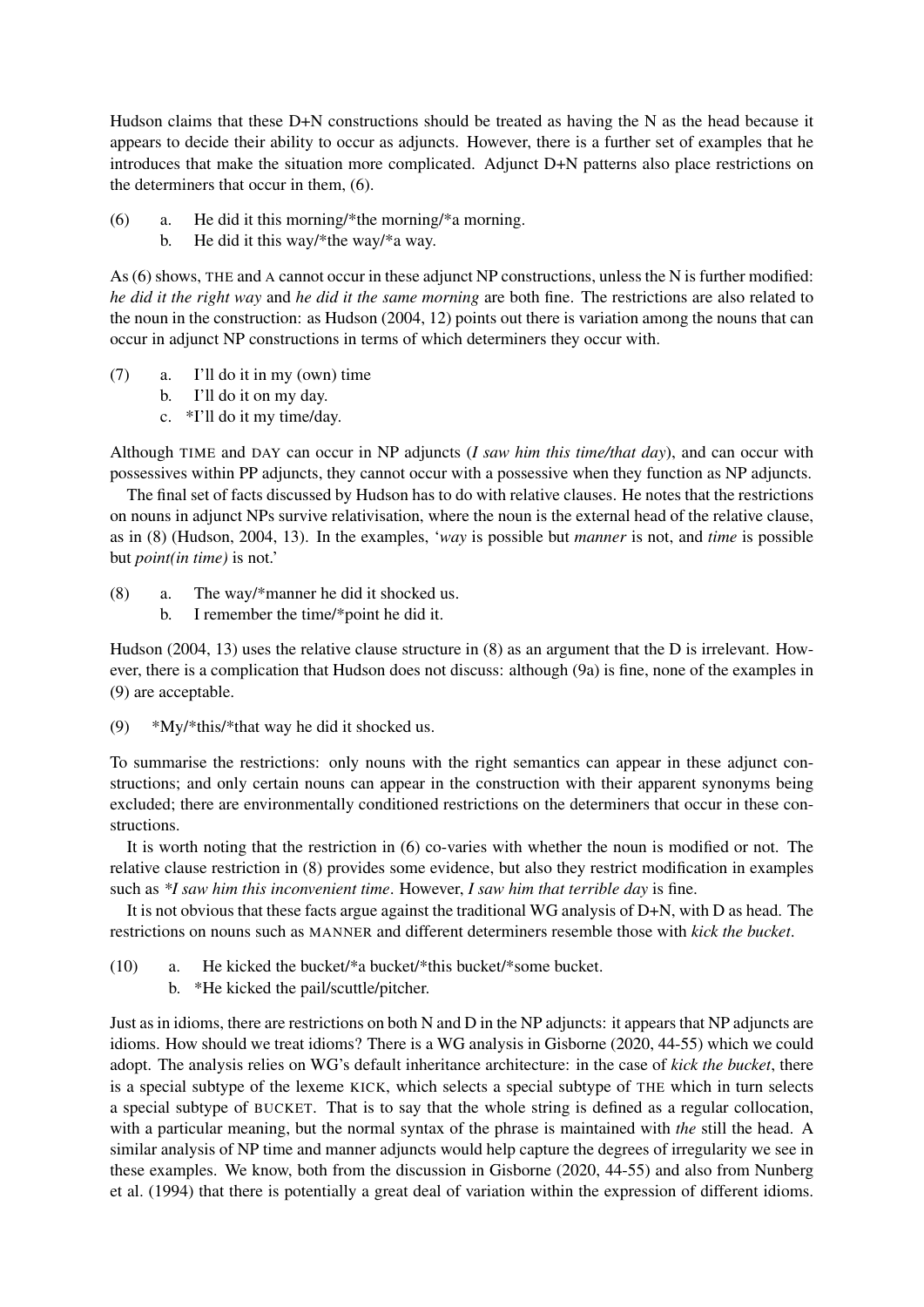Given the apparently arbitrary restrictions on NP adjuncts, they invite a similar analysis where the various lexical restrictions—on both D and N— are treated as reflexes of the construction's idiomaticity. The appropriate analysis would then be to treat the different variants as subtypes (sublexemes in WG's terms) of an NP time or manner adjunct type in the inheritance hierarchy.

The place adjuncts in particular argue in favour of this analysis. *Put it this side of the line* requires the mention of a (semantic) landmark relative to the line: *Put it my/your/his/this/that side of the line* are all fine, but *\*Put it the side of the line* is not because the definition of where, relative to the line, is relevant to the definition of place that the adjunct is contributing. This also shows that there are degrees of idiomaticity in this area of grammar, which is consistent with what Gisborne notes for idioms more generally, and is also by and large compatible with Nunberg et al. (1994)

The one argument we still need to discuss is the argument from the interaction of adjunct NPs and bare relative clauses in examples such as (8). Hudson argues that as N is the antecedent of a relative clause, not NP, the structure of (8)(a) is *The [way he did it] shocked us* rather than *[[The way] he did it] shocked us*. The analysis that the relative clause depends on N (or its analogue in phrasal theories) is standard since Partee (1975); the claim that N is the antecedent of the gap is also widely adopted, see e.g. Huddleston and Pullum (2002, 1037). The reasoning is that the determiner determines the whole of the syntagm [N+relative clause], and so D+N cannot be the antecedent of the gap. However, although the attachment of the relative clause is clear, it is not clear that it tells us about the filler-gap relationship, because there is a conflict of facts: bare singular count nouns cannot occur as the dependents where gaps are found. This is easier to see with argument gaps than adjunct gaps, because their positions are fixed. For example, *The party he got drunk at was yesterday* requires a determined count noun to fill the gap because *\*He got drunk at party* is ungrammatical. This implies that he antecedent of the gap is *the party* even though the relative clause *he got drunk at* \_ modifies *party*, not the whole of the NP: the preposition AT cannot occur with a bare count noun. On the other hand, Sauerland (1998, 65ff.) presents reconstruction evidence for a relationship between the head noun and the gap. The best conclusion is that bare relatives are a topic for further research, not a knock-down argument for N as head.

#### **Possessives**

Hudson presents two different arguments from Van Langendonck concerning possessives. The first is evidence from Dutch, which is only indirectly relevant, because Dutch is not English and the grammar of English NPs involves parochial facts about English. See (11).

- (11) a. Moeders jurk 'mother's dress'
	- b. Peters moeders buren 'Peter's mother's neighbours'.

The argument is that (11a) is a hyponym of *jurk* 'dress', so this is the head; however the same is true for a phrase such as *the dog* which is a hyponym of *dog*, where previously Hudson has argued that *the* is the head. Here, I think, we can take a different approach. The key fact is that in Dutch (and German for that matter) a singular count noun cannot occur on its own as in English, but it is not only rendered grammatical by a determiner: a genitive noun, which cannot co-occur with a determiner, can also make it grammatical. Van Langendonck and Hudson's argument is that the genitive noun is dependent, and therefore the determiner must be dependent.

Perhaps this is so. But first, English does not have case, except vestigially on personal pronouns, so the arguments are not directly relevant and the comparison has to be appropriately set up. In fact, there is a comparison which obviates the need to take N as head, which we can find by thinking about what determiners do. In an article developing a WG theory of the diachrony of the English definite article, Gisborne (2012) argues that the article is a quantifier expressing both existential and universal quantification over the noun, following arguments in Russell (1905) and Neale (1990). If the purpose of articles is to quantify over nouns, then by extension this is the general purpose of determiners, because the treatment of definite articles extends, as Gisborne discusses, to other definite elements, and because there are already determiners whose role is to quantify. The indefinite article simply provides existential quantification. Philippi (1997) provides interesting evidence for this position in a discussion of the emergence of the article system of German, and also provides further evidence that case can have existential force, thereby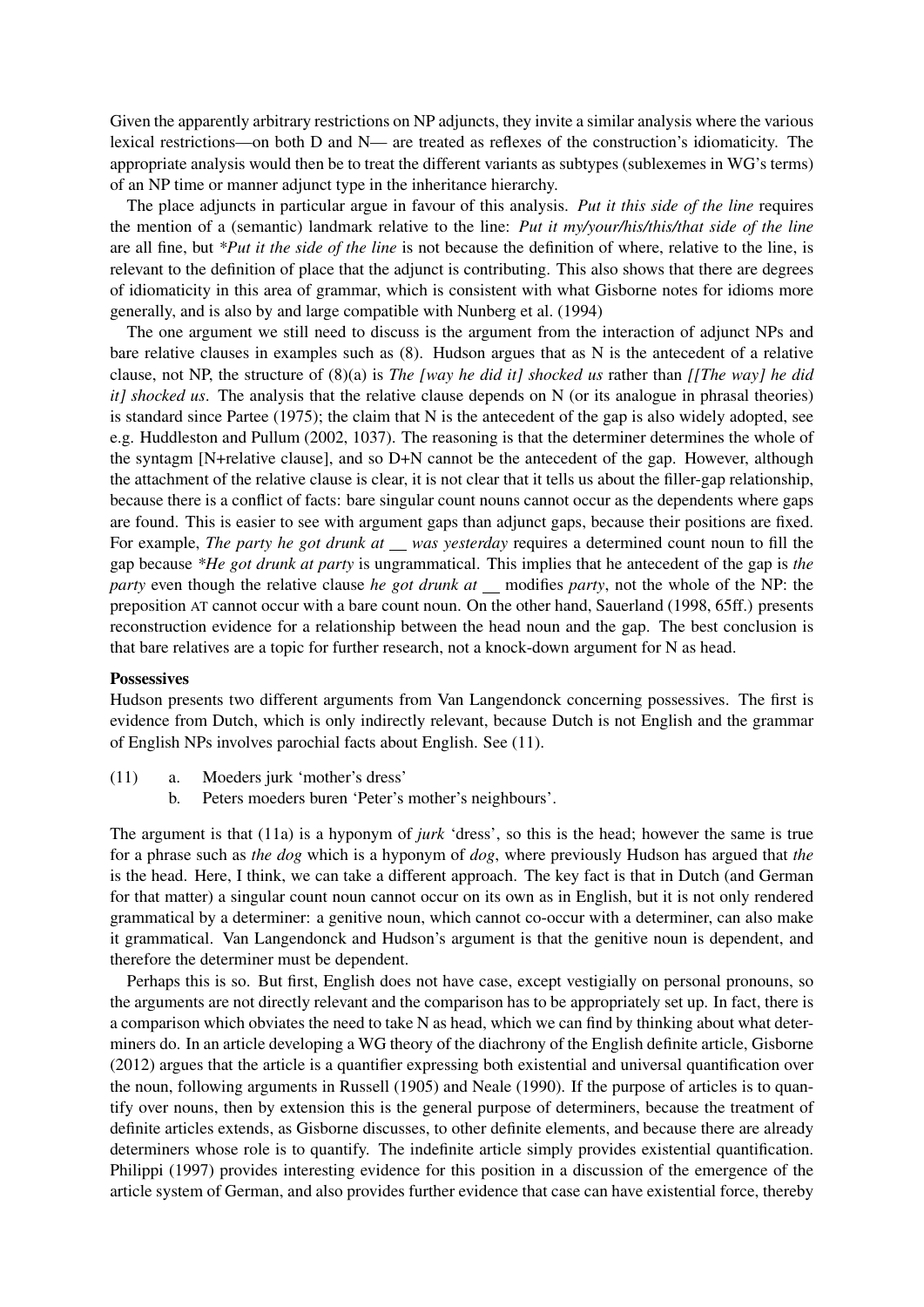quantifying existentially over the noun—a suggestion which is supported by differential case marking. If this is right, we can account for the Dutch data in (11) with a simple observation: the genitive noun is relational. The genitive case gives existential quantification over both the noun that it is attached to and the noun that the genitive relates to. There is no scope for double determination (or quantification) and so the similarity between the Dutch genitive in (11) and English possessive *'s* is captured.

There are further arguments about the synonymy of *the old man's hat* and *the hat of the old man*. Hudson (2004, 16) addresses those arguments. Van Langendonck's main argument is from the idiom *to pull someone's leg*, meaning to tease someone. The observation is that in the idiom, the possessor is required in both variants, and *\*She pulled the leg* is ungrammatical in the idiomatic sense (although it is perfectly grammatical if it is taken literally, and said about the chicken on the table). This argument has little force, because it concerns the structure of an idiom. In much the same way as we can omit neither the head nor the direct object of *She kicked the bucket* nor change either of them, we cannot rework the structure of this idiom without it losing its idiomatic meaning.

#### The need for determiners

Hudson presents a number of arguments from the need for determiners. The argument is that if a word is required by another word then it is the dependent of that word, as in the case of valency. Singular count nouns require a determiner to be able to occur in argument positions; without one, if they occur in an argument position they are forced to a mass interpretation: *Dog was all over the road*. Although this looks as if D is required by N, we can take the argument in the previous section and rethink the facts. Let us assume that determiners quantify over nouns. How are nouns quantified over without a determiner? The examples in (3) show that there are different ways in which a noun might be quantified over. Proper nouns and pronouns are inherently referential. Possessives are referential because *'s* is inherently definite. Plurals are weakly existential, because plural marking asserts the existence of more than one of the entities denoted by the noun. Mass nouns are the most difficult to describe in these terms. In examples such as *Water is necessary for life* they are weakly generic. The example in (3)(c) is weakly existential: *Water flowed out of the kitchen door* asserts the existence of the water and it is upward entailing. Generics are not upward entailing, on the other hand. However, it is also different from *Some water flowed out of the kitchen door*, which implies a finite mass of water. I think that this property of mass nouns follows from the nature of massness. Mass nouns refer cumulatively: if I show you a heap of rice, I can say, 'This is rice'; I can then show you another heap and say the same, which I can also say of both heaps. This shows that mass nouns by default presume the existence of the stuff that they denote, and they do not require external quantification, unless we quantify over them partitively.

From this we can conclude that singular count nouns are the only subtype of noun requiring some linguistic formative to assert their existence. In case-marked languages, case itself can do this, as is indicated by differential case marking. For example, in Finnish partitive case gives rise to an indefinite interpretation whereas accusative objects are interpreted definitely. In a language such as English, on the other hand, in the absence of case a singular count noun cannot occur unless it is quantified by a determiner. As the determiner quantifies over the singular count noun, it must be the head.

#### The single determiner constraint

Only one determiner is permitted in D+N structures. Because heads can only select one of a given type of dependent, Hudson sees this as an argument that  $D$  is a complement of  $N$ : the argument is that there is a single 'slot' for a determiner in the grammar of a noun, in much the same way as it is only possible for a verb to have a single subject or a single direct object, and so once it is filled no other element can occur in that position. This suggestion has the advantage of capturing the generalisation about Dutch genitives discussed above. But if we exclude examples of nominal modification, such as *the boy actor*, only one noun is permitted which is why *\*the dog cat* is ungrammatical, and to have two nouns determined by a single determiner, they have to be coordinated: *the dog and cat*.

But the constraint does not only apply to dependents. It also applies to heads: it is also only possible to have one head in a given structure. We can analogise from auxiliary verbs. In a string of English auxiliary verbs, it is only possible to have one finite verb: *She may have gone* is grammatical; *\*She may has goes* is not. This is simply a matter of selection. Each auxiliary selects the form of its complement.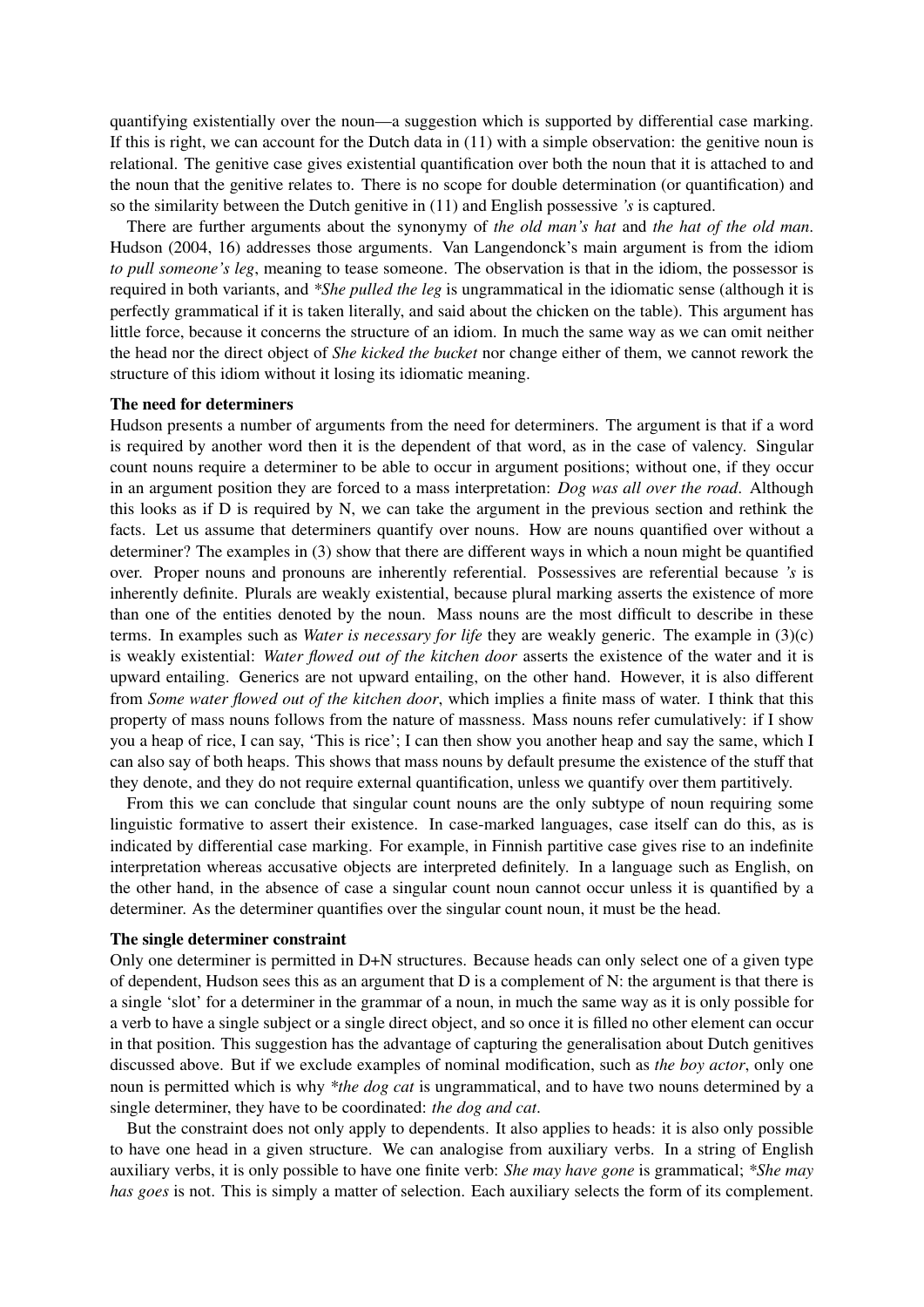Likewise, determiners. It is part of the grammar of THE that its complement must be a common noun and not another determiner. Other quantifying expressions such as ALL will permit a definite determiner, on the other hand: *all my teachers; all those dogs; all the cakes*. This constraint can be argued either way, and it is not a knock-down argument for N as head.

### Extraposition

The final constraint which Hudson (2004, 20) takes as evidence for N as head is extraposition. The constraint is shown in the example in (12). The argument is that it is only possible to extrapose dependents of nouns which themselves depend directly on the main verb.

- (12) a. People [who have been waiting ten years] are still on the list.
	- b. People are still on the list [who have been waiting ten years]
	- c. \*Names of people are still on the list [who have been waiting ten years].

However, the generalisation in (12) is not the full description. In (13) the extraposition is possible, even though the noun does not depend directly on the verb.

- (13) a. All of the people [that have been waiting ten years] are still on the list.
	- b. All of the people are still on the list [that have been waiting ten years].

The conclusion is that it is possible to extrapose dependents of nouns which do not depend directly on the main verb, and that the data in (12) need a separate explanation. The evidence in (13) does not only undermine the argument that (12) is claimed to demonstrate: it also shows that it is possible to extract a dependent of N when N is itself quantified over. If the earlier claims that D quantifies over N are correct, then (13) suggests that extraposition is fine out of a quantified N, and also that D is a quantifier.

# 4 Conclusions

Primarily because of the problem it causes in identifying the head, and the problems that this brings about for processing, I have argued that WG should reject mutual dependency, despite its network architecture and cognitive basis. This is not an argument that there should be no syntactic loops; it is an argument that if loops are to feature in the syntax, they should not be found among the dependencies which are relevant to distributional structure. There should be no mutual dependency with each word (potentially) the head of the other and the landmark of the other. I have shown that the arguments of Van Langendonck and others which Hudson (2004) draws on in the development of his mutual dependency account of D+N can all be addressed, thereby obviating the need to assume mutual dependency. Where these arguments are inconclusive, there is no need to adopt mutual dependency. Where I have offered alternative analyses, these are arguments against N as head, in which case mutual dependency should not be adopted. In some cases, I have relied on arguments that D is a quantifier and that it quantifies over N: such an analysis is inherently compatible with the D as head analysis. The advantage of the present account is that it leaves the syntax of D+N asymmetrical and single headed and therefore consistent with the most essential premise of a dependency grammar. It is also more consistent with a word-by-word theory of dependency parsing, and does not involve a learnability problem by introducing a contradiction. I have, however, left open for future research the other mutual dependency structures that Hudson (1990) introduces.

# Acknowledgements

I am grateful to Dick Hudson for comments on the first draft; Doug Arnold, Ronnie Cann, Adam Przepiorkowski, Geoff Pullum and Rob Truswell for discussing points of detail (they bear no respon- ´ sibility at all for what I have done with their help); and three referees for very useful comments which have improved the paper (with apologies that space limitations prevented me from incorporating all of their suggestions). I am, of course, responsible for remaining errors and infelicities.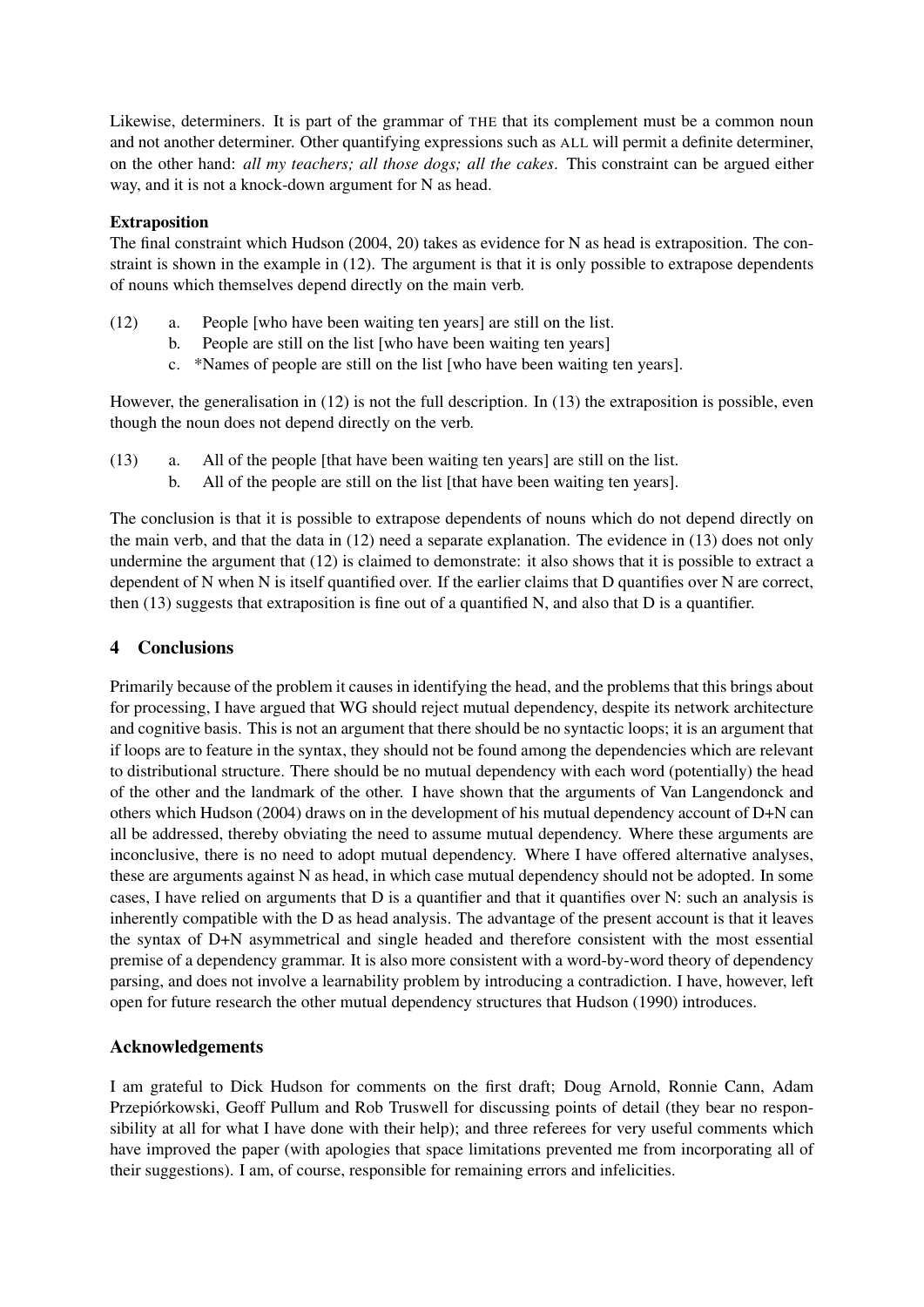#### References

John M Anderson. 2006. *Modern Grammars of Case*. Oxford University Press, Oxford.

- Miguel Ballesteros and Joakim Nivre. 2013. Going to the Roots of Dependency Parsing. *Computational Linguistics*, 39(1):5–13, March.
- Morten H. Christiansen and Nick Chater. 2016. The Now-or-Never bottleneck: A fundamental constraint on language. *Behavioral and Brain Sciences*, 39:e62.
- Allan M Collins and Elizabeth Loftus. 1975. A spreading-activation theory of semantic processing. *Psychological Review*, 82(6):407–428.
- Jin Cong and Haitao Liu. 2014. Approaching human language with complex networks. *Physics of Life Reviews*, 11(4):598–618, December.
- Michael Covington. 2001. A Fundamental Algorithm for Dependency Parsing. In John A. Miller and Jeffrey W. Smith, editors, *Proceedings of the 39th Annual ACM Southeast Conference*, pages 95–102. Association for Computing Machinery.
- Chet Creider and Richard Hudson. 2006. Case agreement in Ancient Greek: Implications for a theory of covert elements. In Kensei Sugayama and Richard Hudson, editors, *Word Grammar: New Perspectives on a Theory of Language Structure*, pages 33–53. Continuum, London.
- Ramon Ferrer i Cancho and Richard V. Solé. 2001. The small world of human language. *Proceedings of the Royal Society of London. Series B: Biological Sciences*, 268(1482):2261–2265, November.
- Ramon Ferrer i Cancho, Ricard V. Solé, and Reinhard Köhler. 2004. Patterns in syntactic dependency networks. *Physical Review E*, 69(5):051915, May.
- Richard Futrell, Roger P. Levy, and Edward Gibson. 2020. Dependency locality as an explanatory principle for word order. *Language*, 96(2):371–412.
- Richard Landy Jones Futrell. 2017. *Memory and Locality in Natural Language*. Ph.D. thesis, MIT, Cambridge MA.

Haim Gaifman. 1965. Dependency systems and phrase-structure systems. *Information and Control*, 8:304–337.

- Edward Gibson. 1998. Linguistic complexity: Locality of syntactic dependencies. *Cognition*, 68:1–76.
- Daniel Gildea and David Temperley. 2010. Do Grammars Minimize Dependency Length? *Cognitive Science*, 34(2):286–310, March.
- Nikolas Gisborne. 2012. The semantics of definite expressions and the grammaticalization of THE. *Studies in Language*, 36(3):603–644.
- Nikolas Gisborne. 2020. *Ten Lectures on Events in a Network Theory of Language*. Brill, Leiden.
- David G. Hays. 1964. Dependency theory: A formalism and some observations. *Language*, 40(4):511–525.
- Rodney Huddleston and Geoffrey K. Pullum. 2002. *The Cambridge Grammar of the English Language*. Cambridge University Press, Cambridge.
- Richard Hudson. 1984. *Word Grammar*. Blackwell Oxford.
- Richard Hudson. 1990. *English Word Grammar*. Blackwell, Oxford.
- Richard Hudson. 2000. I amn't. *Language*, pages 297–323.
- Richard Hudson. 2004. Are determiners heads? *Functions of Language*, 11(1):7–42.
- Richard Hudson. 2007. *Language Networks: Towards a New Word Grammar*. Oxford University Press, Oxford.
- Richard Hudson. 2010. *An Introduction to Word Grammar*. Cambridge University Press, Cambridge.
- Timo Järvinen and Pasi Tapanainen. 1998. Towards an implementable dependency grammar. In *Processing of Dependency-Based Grammars*.